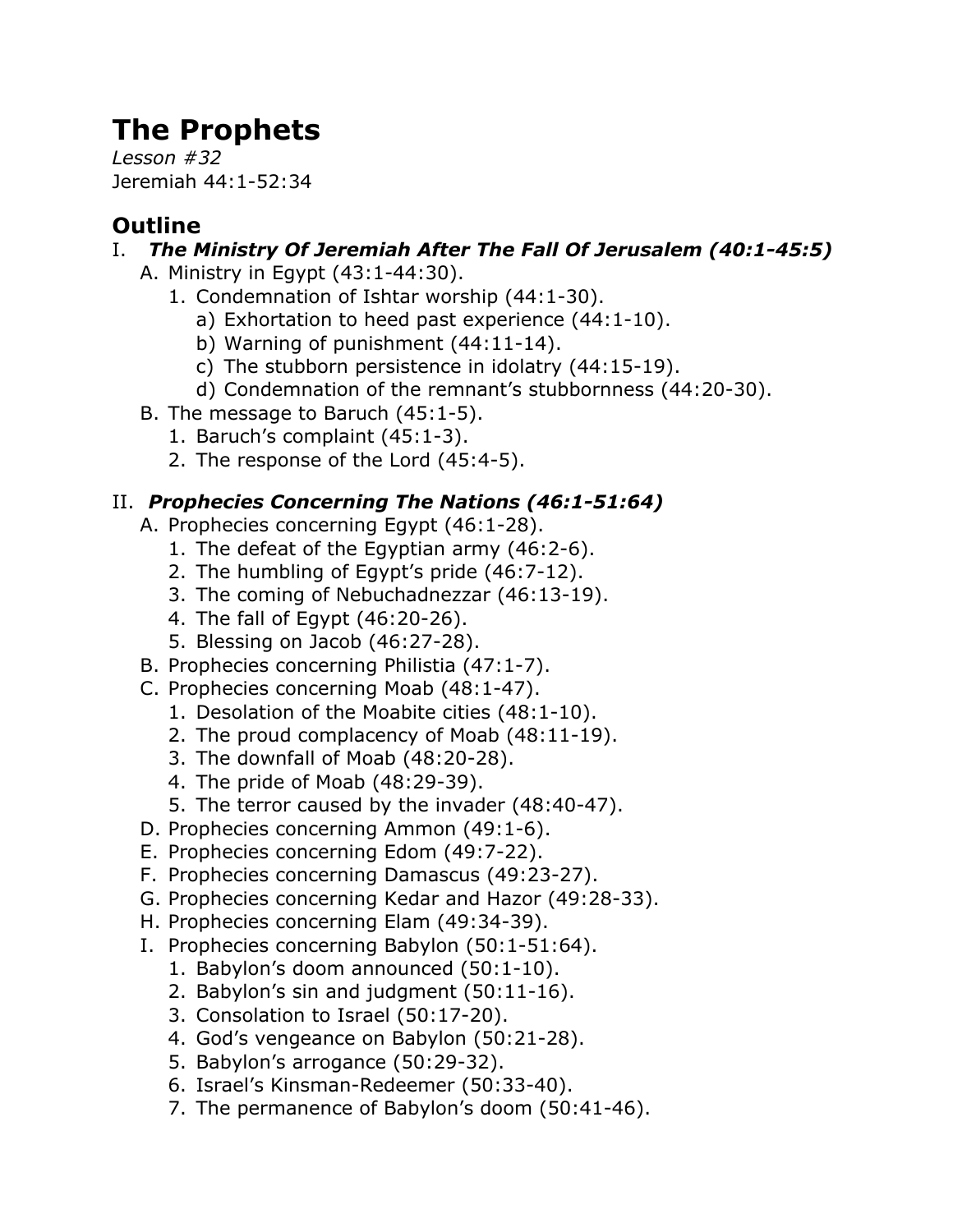- 8. The Lord's vengeance on Babylon (51:1-14).
- 9. The omnipotent Lord and impotent idols (51:15-26).
- 10.The nations summoned (51:27-33).
- 11.Babylon's defenses useless (51:34-44).
- 12.Warning to Israel to flee Babylon (51:45-48).
- 13.The certainty of Babylon's fall (51:49-53).
- 14.The completeness of Babylon's destruction (51:54-58).
- 15.The mission of Seraiah (51:59-64).

#### III. *Historical Supplement (52:1-34)*

- A. The fall of Jerusalem (52:1-11).
- B. Results of the fall (52:12-27a).
- C. Nebuchadnezzar's captives (52:27b-30).
- D. Evil-Merodach's kindness to Jehoiachin (52:31-34).

#### **Notes**

#### *Jeremiah 40:1-45:5*

- Ministry in Egypt (43:1-44:30).
	- Condemnation of Ishtar worship (44:1-30).
		- Exhortation to heed past experience (44:1-10).
			- This section rebukes the Jews dispersed in Egypt. It is surprising that the Jews were practicing idolatry in Egypt; they had not yet learned from their past sins.
			- The Lord's words were so filled with expressions of condemnation that Jeremiah's current audience appears to be the worst of the lot. Only the evil King Manasseh receives harsher criticism.
		- Warning of punishment (44:11-14).
			- Jeremiah sternly rebukes them for coming to Egypt. Then he dramatically specifies the troubles the remnant can expect in Egypt.
			- He makes it clear that he is not referring to any permanent Jewish settlers in Egypt, but only to those who had sought refuge there in the hope of returning to the land of Judah at the earliest opportunity.
		- The stubborn persistence in idolatry (44:15-19).
			- The response of "the men" is one of open defiance. They make no denials and offer no apologies for their sinful actions.
			- The remnant claimed that idolatry had done more for them than the Lord whom Jeremiah represented. Nothing is more blinding than unbelief. Not once did they connect their trials with their sins.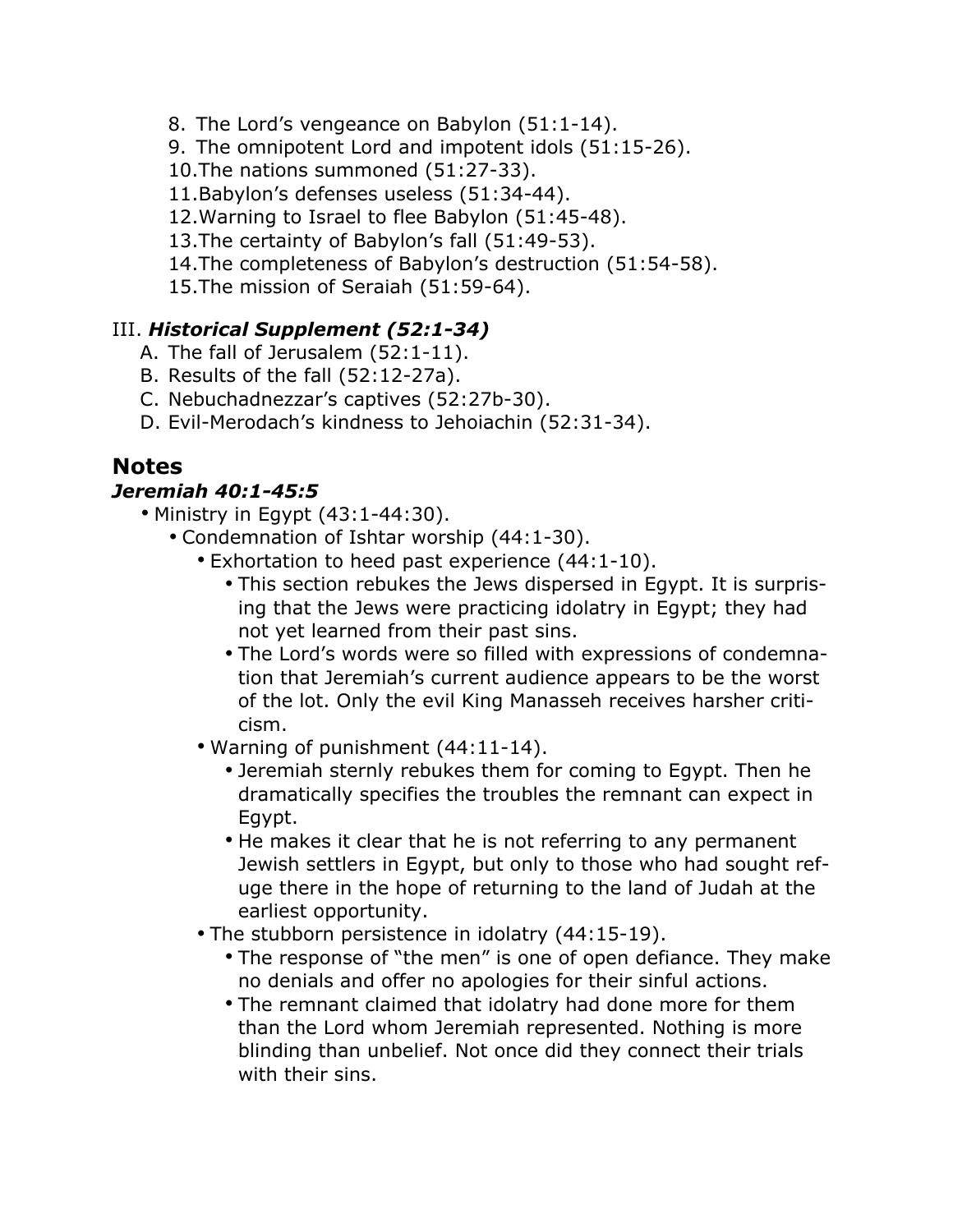- Condemnation of the remnant's stubbornness (44:20-30).
	- These last eleven verses constitute the very last message of Jeremiah recorded in the book (the remaining chapters contain prophecies dating from earlier years).
	- Since the people were going ahead with their idolatrous worship, Jeremiah announces their punishment. In a powerful expression of irony and revulsion, Jeremiah tells the remnant to proceed with fulfilling their godless vows.
- The message to Baruch (45:1-5).
	- Baruch's complaint (45:1-3).
		- This chapter contains the message the Lord gave to Baruch. Historically it supplements 36:1-8 and can be precisely dated at 604 B.C. (cf. 36:1).
		- Baruch came from an influential family of noble birth. He was the grandson of Mahseiah (cf. 32:12), governor of Jerusalem in Josiah's reign (cf. 2 Chronicles 34:8). His brother had been chief chamberlain in the court of Zedekiah (cf. 51:59).
		- Baruch shared Jeremiah's burdens. He grieved over what he had to record about the people's sin and their coming punishment. His sorrow, pain and groaning wore him out, and his emotional involvement in what he wrote gave him no rest.
		- The response of the Lord (45:4-5).
			- These verses imply that the Lord's concern for his people is greater than any human being's. The destruction of Judah is in view in vs. 4.
			- When the nation was suffering judgment, instead of making demands, he should be satisfied that his life was spared. With this he must be content. The last clause of vs. 5 implies that Baruch would have to flee for his life.

#### *Jeremiah 46:1-51:64*

- Prophecies concerning Egypt (46:1-28).
	- The defeat of the Egyptian army (46:1-6).
		- The Pharaoh Neco referred to is the one who slew Josiah at Megiddo (609 B.C.) and placed Jehoahaz on the Judean throne.
		- In words tinged with sarcasm, Jeremiah vividly describes the preparation of the Egyptians for the battle, their march to it and their defeat.
		- The Egyptians were conquered and destined not to return home but to fall on foreign soil. History has fully confirmed Jeremiah's predictions: Egypt's advance was halted at the Euphrates.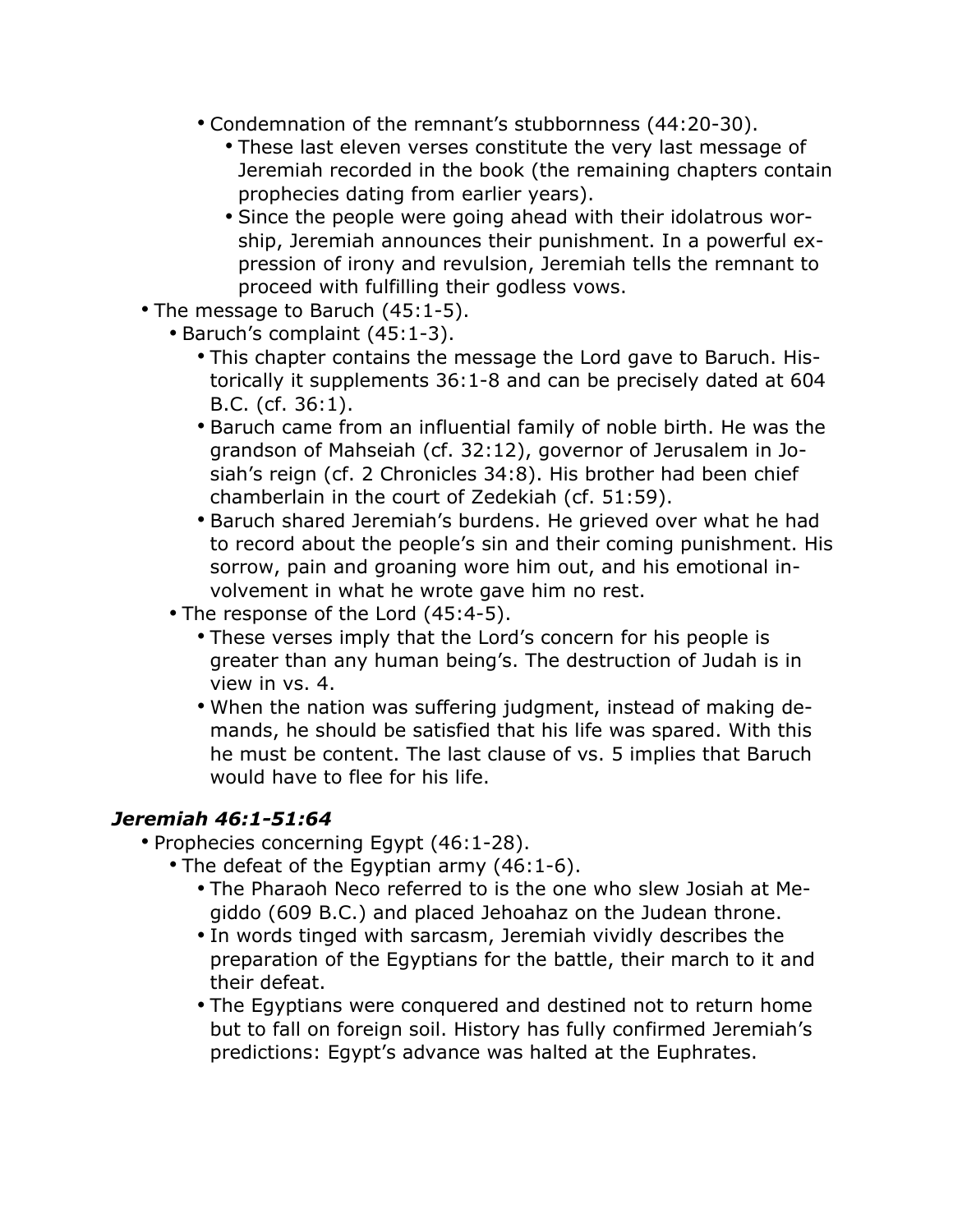- The humbling of Egypt's pride (46:7-12).
	- Jeremiah compares the Egyptian forces with the Nile itself, suggesting enormous and unrelenting power.
	- Men from throughout Egypt had marched proudly out to face the Babylonians, expecting a resounding victory. What had gone wrong? The Lord had decreed their defeat.
	- Jeremiah advises Egypt to seek a remedy for her wounds. Her defeat dealt her an irrecoverable blow; she could not heal herself. From antiquity Egypt was famous for her medical arts.
- The coming of Nebuchadnezzar (46:13-19).
	- Jeremiah asserts, before it has actually happened, that the real "victor" is Israel's God.
	- They call Pharaoh "a noise" (i.e., a braggart), blaming him for ruining his chances of victory by his procrastination -- probably an allusion to his inaction when Nebuchadnezzar returned to Babylon after Carchemish.
- The fall of Egypt (46:20-26).
	- The heaping up of destructive images in this section helps to convey the certainty of the Egyptian defeat and the unabating nature of the Babylonian attack.
	- The use of all these phrases must have been intended to evoke a strong empathy in the Israelites for the Egyptians in their humiliation.
- Blessing on Jacob (46:27-28).
	- In striking contrast with the vivid portrayal of Egypt's fall and destruction is the salvation promised to the people of Israel in words that will encourage them in captivity.
	- Looking, as they do, beyond the captivity, these verses are indeed consoling. If Egypt's woes are but temporary, those of Israel are even more so.
- Prophecies concerning Philistia (47:1-7).
	- The Philistines settled in the coastal region known as the Philistine plain. Their main cities consisted of Ekron, Ashdod, Gaza, Ashkelon and Gath. The Philistines were greatly reduced in power by the campaigns of David against them, but during the divided kingdom they asserted their independence of Judah. Military actions against them from the Assyrian Age down through the time of Alexander the Great weakened them; finally they were conquered by the Maccabees (second century B.C.) and merged into Israel.
	- Jeremiah uses a flood to describe the Babylonian threat to Philistia, Tyre and Sidon. The word "waters" is an Old Testament figure for an army (46:8; cf. Isaiah 8:7). In her distress, Philistia will find no help in her former allies, Tyre and Sidon.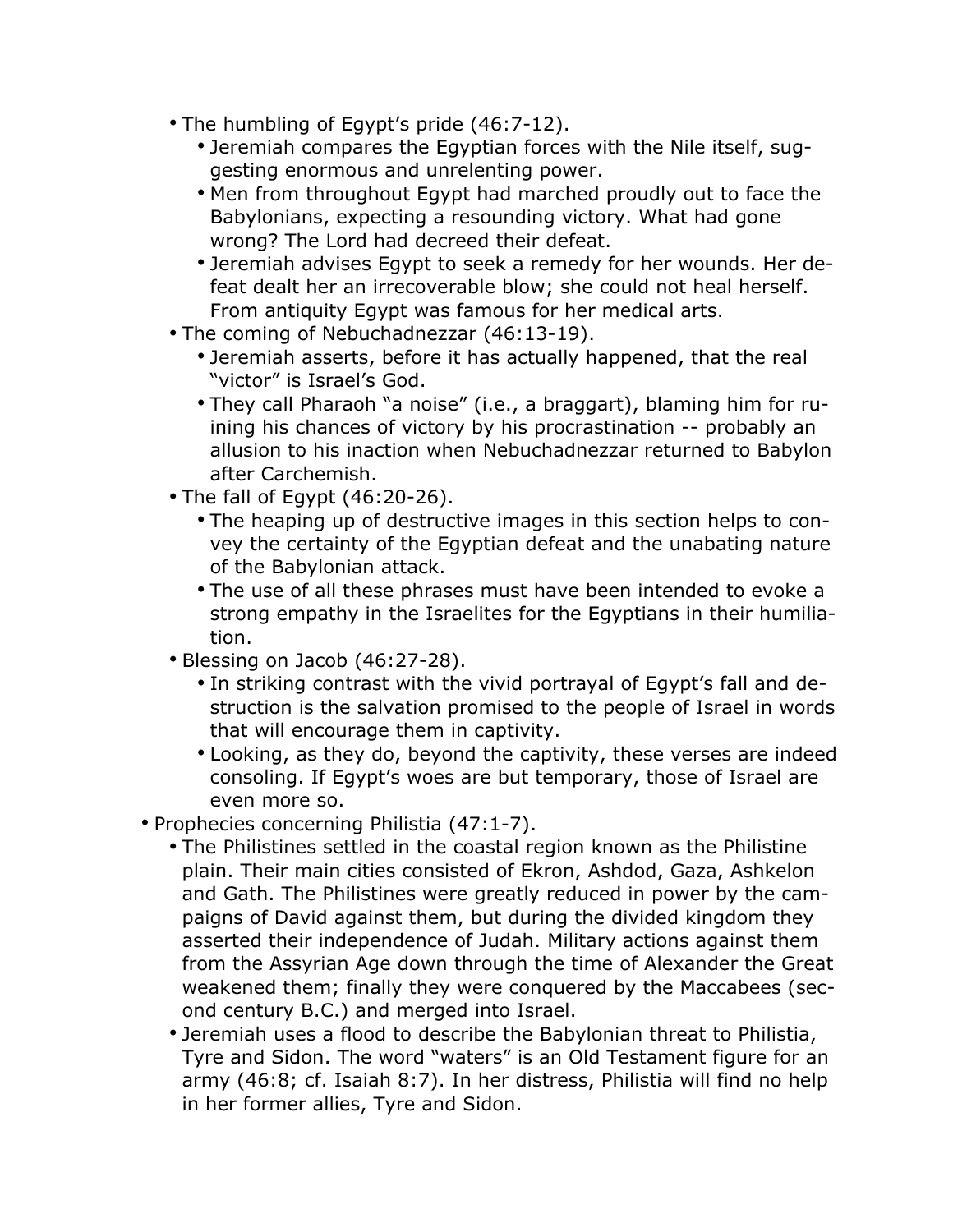- Connected with the Philistines (cf. Joshua 11:22), the Anakim lived near Hebron in prehistoric times. The "cry" is that of the Philistines - their appeal is for the divine judgments to cease. Jeremiah's answer is that "the sword of the Lord" must first accomplish its judgment on the Philistine plain.
- Prophecies concerning Moab (48:1-47).
	- Desolation of the Moabite cities (48:1-10).
		- There is no hope that God can be repulsed. The Babylonian army, which serves as His instrument here, is actually weak in comparison to His military might. The defeat of Moab is certain.
		- The Moabites are taken away at the command of the Lord. He is the divine commander who has given the order to attack; anyone who dares ignore the order will suffer the harshest punishment, like as the fate of Jerusalem.
	- The proud complacency of Moab (48:11-19).
		- Moab lives with an inflated sense of herself. She has never suffered as the Israelites have; she has never been forced to leave her land.
		- The Moabites have been trusting in their false god, Chemosh, and in their own military abilities. Rather than making them proud, though, these will bring them only shame.
	- The downfall of Moab (48:20-28).
		- If anyone in Aroer should ask why the fugitives were streaming from Moab, the answer would be that the land of Moab was devastated. So Jeremiah issues the call to proclaim by the River Arnon the destruction of Moab.
		- The "horn" (i.e., an animal horn) and the "arm" (i.e., a human one) are metaphors of strength and military power, which Moab will lose.
	- The pride of Moab (48:29-39).
		- Much of the comments in this section are taken from Isaiah 16:6-11. Some of the surrounding verses are loosely based on Isaiah 15:2-6.
		- God is bringing great destruction on a "Gentile" nation because of its sinfulness, yet He still grieves with that people over their losses.
	- The terror caused by the invader (48:40-47).
		- This confident, arrogant people went too far, defying the Lord Himself. They have relied on Chemosh to protect them, but he was powerless.
		- The strongest cities in Moab will be utterly helpless, because of Moab's defiant pride toward God. There will be no escape from the calamity; it is everywhere (cf. Amos 5:19).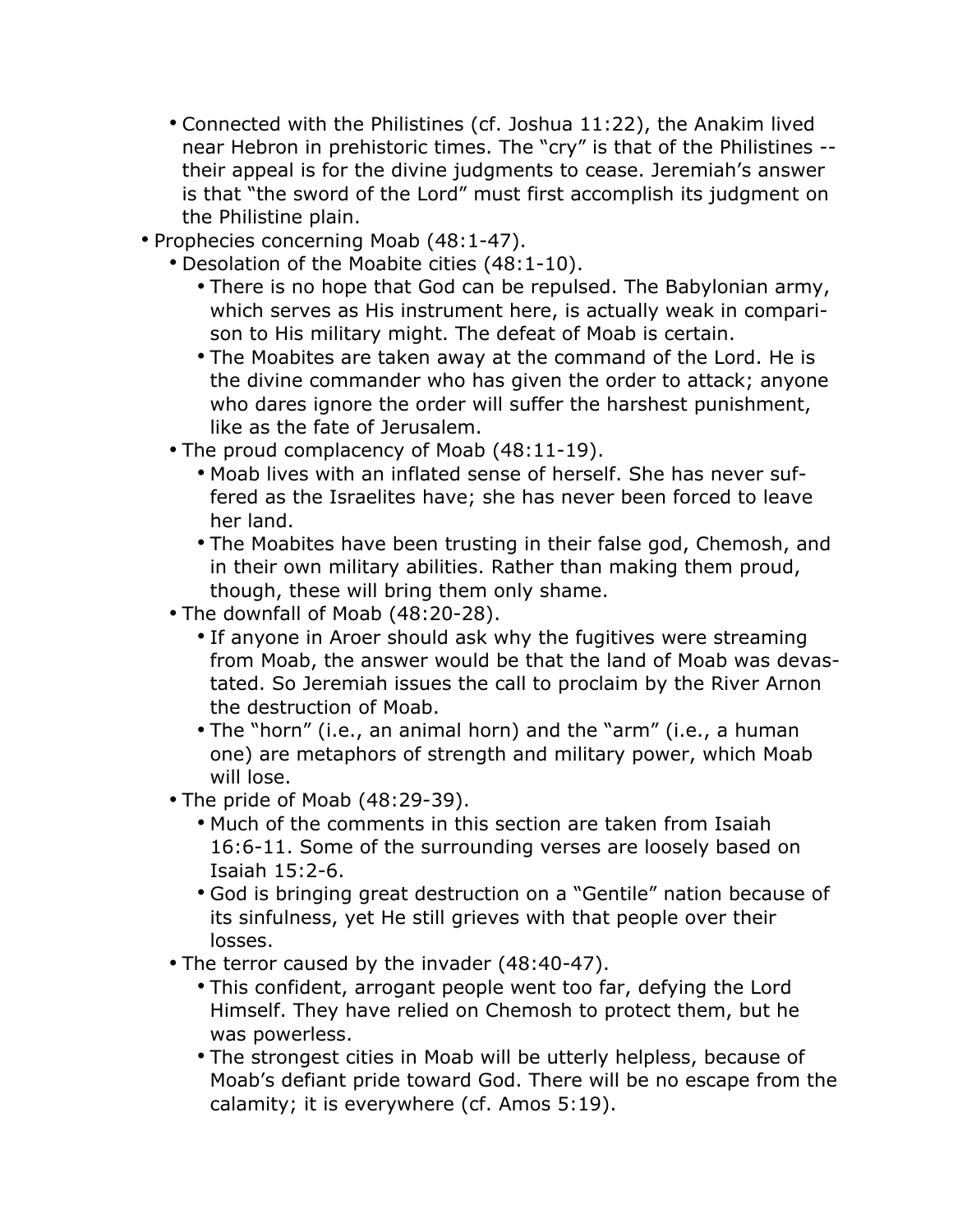- Prophecies concerning Ammon (49:1-6).
	- This section begins with a series of three rhetorical questions. This is a popular style in Jeremiah (2:14, 31; 8:5, 19, 22; 14:19; 22:28).
	- Living in an inaccessible country with mountains on three sides, Ammon considered herself beyond invasion. She was proud of her valleys made fertile by the Arnon waters.
- Prophecies concerning Edom (49:7-22).
	- The Edomites are occasionally associated with wisdom, but their great wisdom cannot prevent the Lord's judgment. None can hide nor escape.
	- Vs. 13 uses some of the strongest language concerning Judah's devastation to describe Edom (24:9; 25:9, 18; 29:18; 42:18; 44:8, 12, 22).
	- The nations are summoned to war against Edom. Because of her fortifications and topography, Edom had convinced herself that she was impregnable. The "rock" referred to was later called Sela (Petra, a name that means "rock") -- the capital city and chief fortress of the Edomites.
- Prophecies concerning Damascus (49:23-27).
	- Damascus, capital of Aram (Syria), lay between Israel and her Mesopotamian invaders. It prospered at times from trade because of its proximity with Assyria and Babylon, but it also faced repeated threats of invasion. It too was a perennial enemy of the Israelites.
	- The young men, soldiers, the walls and fortresses of the city are all to be destroyed. Fire will ruin its walls and defenses. In conquering Damascus, Nebuchadnezzar vindicated Babylon's surge toward the west.
- Prophecies concerning Kedar and Hazor (49:28-33).
	- Nebuchadnezzar also moved against some of the eastern tribes. Their secluded position in the Arabian desert will not ensure them of safety, for they too will feel the power of Babylon.
	- This section falls into four pieces. The Lord twice addresses the Babylonian attackers, encouraging them in their efforts. In between, He advises those being attacked to seek shelter in caves. The section closes with a divine announcement of coming desolation.
- Prophecies concerning Elam (49:34-39).
	- Elam is mentioned among the nations that are to drink from the Lord's cup of wrath (25:25), but it had very little contact with the Israelites over the years.
	- The Elamites were famous for being an "ancient" kingdom, with strong kings and powerful armies. That is all eclipsed now by the Lord's actions. He will overcome them and set up His own throne.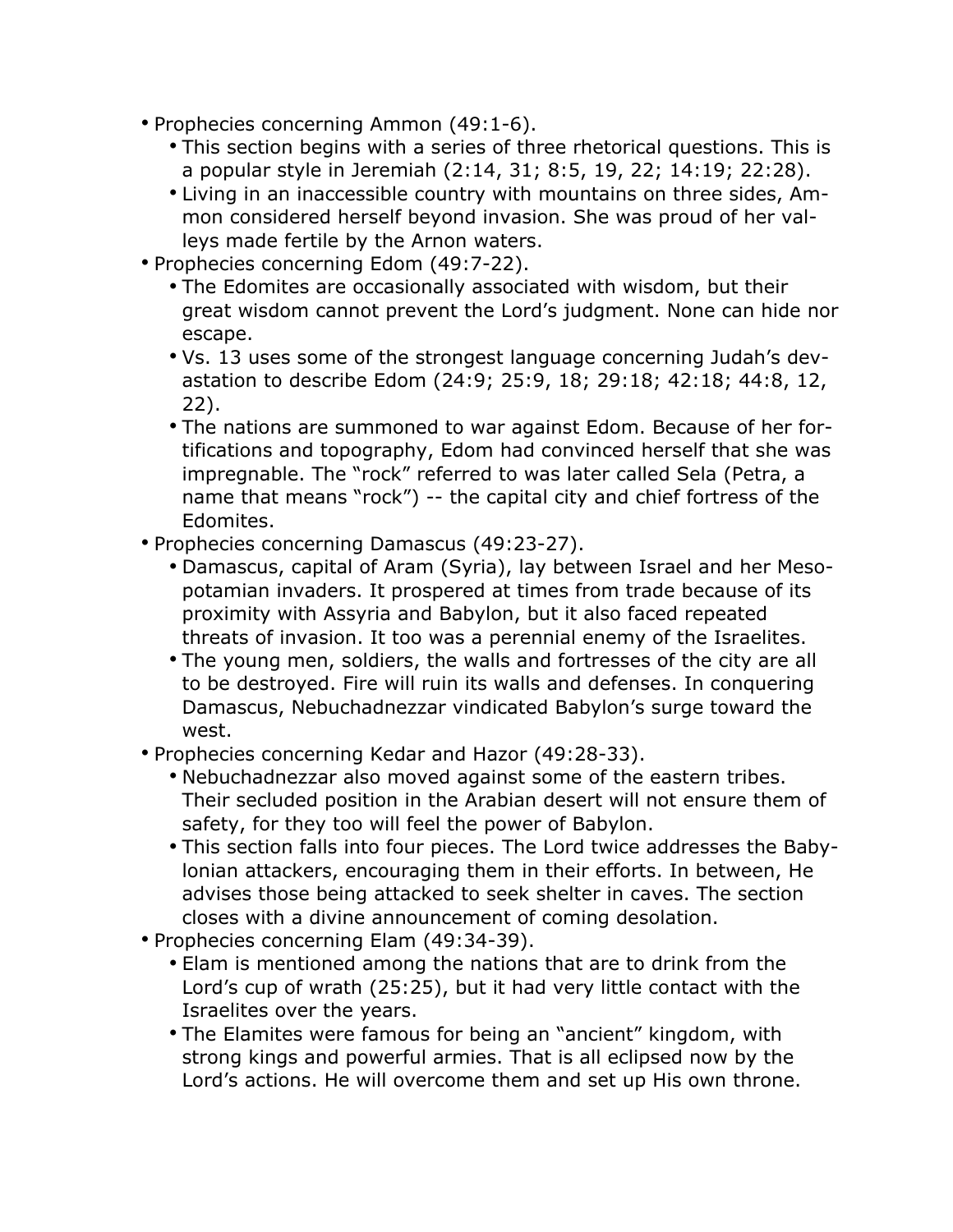- Prophecies concerning Babylon (50:1-51:64).
	- Babylon's doom announced (50:1-10).
		- This lengthy section, which concludes at 51:64, would have been delivered originally within a short time frame, during the first half of Zedekiah's reign, several years before the fall of Jerusalem.
		- "A nation from the north" (i.e., the Medes and Persians) will execute judgment on Babylon. The Lord exhorts His people to flee from Babylon because of the impending invasion.
		- Scattered and penitent Israel is given a chance to escape. Flight alone will enable her to escape Babylon's doom.
	- Babylon's sin and judgment (50:11-16).
		- Babylon had come to think of herself as the nation without compare (cf. Isaiah 47:8-10), but now she will be the least of the nations.
		- Babylon's enemies are summoned to wreak destruction on her. Babylon was in a fertile agricultural area. With the decline of her political power, the irrigation canals were silted up so that the country became desolate.
	- Consolation to Israel (50:17-20).
		- This short portion summarizes the biblical interpretation of Israel's history. The sufferings of Israel are stated, then the judgment God will bring on those who inflicted such sufferings on Israel.
		- Next, her return to her land in peace and plenty is discussed and, finally, the greatest blessing of all -- the pardon of Israel's iniquity. All these will be realized in Messianic times.
	- God's vengeance on Babylon (50:21-28).
		- Once more God calls on the foes of Babylon to execute his wrath on her. "Merathaim" ("double rebellion") signifies Babylon; "Pekod" means "visitation" or "punishment."
		- Babylon, who hammered so many nations to pieces, will know the armory of God opened against her through her foes. There will be wholesale slaughter of Babylon's finest men.
	- Babylon's arrogance (50:29-32).
		- The exiles, as they summon archers, are exulting over God's retribution on Babylon. The call is to complete the destruction of the haughty empire.
		- The message originally addressed to Jerusalem (cf. 21:13-14) is directed against Babylon here with the necessary changes. For godless Babylon the consequences can only be fall, fire and final consumption.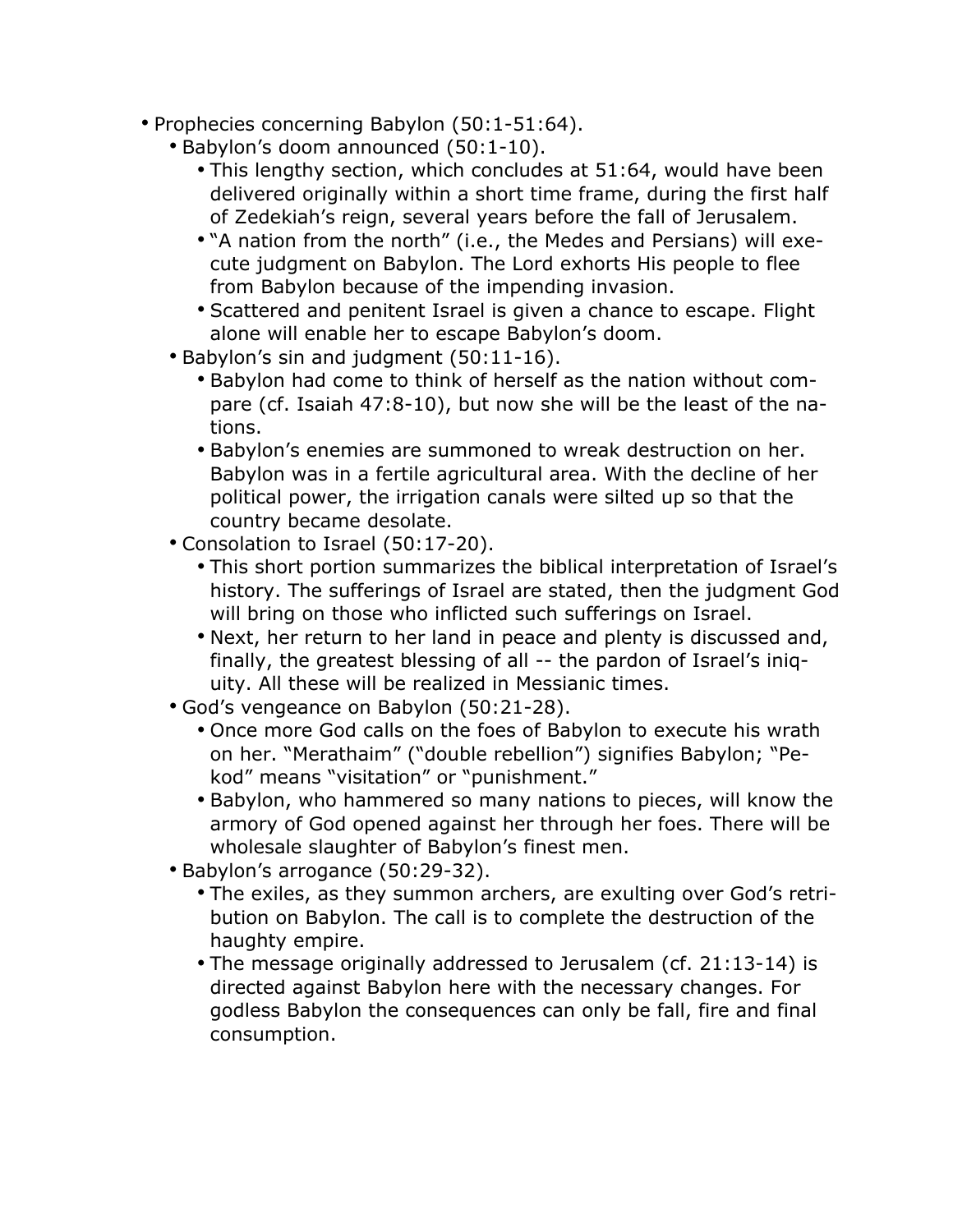- Israel's Kinsman-Redeemer (50:33-40).
	- A "redeemer" functions officially in a court of law, speaking and acting to support the legal rights of a relative who is economically destitute (Leviticus 25:25-55; Numbers 35:21; Ruth 4:1-12).
	- The Lord steps forward -- as a relative, not just a generous neighbor -- to vigorously defend their cause. In a sense, Israel is the epitome of all that Babylon enslaved.
- The permanence of Babylon's doom (50:41-46).
	- Vss. 41-43 are taken from 6:22-24, except that the one formerly inflicting the punishment is now receiving the punishment.
	- Vss. 44-46 are taken from 49:19-21. There, Babylon is meting out the Lord's justice on Edom. Now it is Babylon's turn to receive her just punishment.
- The Lord's vengeance on Babylon (51:1-14).
	- Chapter 51, the longest in the book, continues the message of condemnation and ruin for Babylon and concludes with a word concerning an important mission sent to Babylon by Jeremiah.
	- The people of Judah tended to look on the people of Israel as the apostate ones, whom the Lord had abandoned more than a century earlier (cf. 7:15).
	- The aggressor (Media) is now identified and the work of judgment described. The Medes were allied with Babylon in the destruction of Nineveh in 612 B.C. Later they joined the Persians to defeat Babylon in 539 B.C. (cf. Daniel 5:28, 31; 8:20).
- The omnipotent Lord and impotent idols (51:15-26).
	- In 10:1-25 Jeremiah showed how the house of Israel had no cause to fear the impotent idols of the pagans. Here he demonstrates to the Babylonians the uselessness of their idols, which will all be destroyed before the mighty Creator and Ruler of the universe.
	- Babylon was situated on a plain; so "O destroying mountain" is a metaphor for a powerful kingdom (cf. Daniel 2:35, 14-15). Babylon will become as an extinct volcano -- "a burnt mountain," never to be rebuilt.
- The nations summoned (51:27-33).
	- A call summons the nations to fight against Babylon. As God's avenger, Cyrus will harvest her.
	- The people north of Babylon, who were conquered by the Medes early in the sixth century B.C., are named: Ararat, Minni and Ashchenaz. These three are called to aid the Medes against Babylon.
- Babylon's defenses useless (51:34-44).
	- The Lord in His judgment will answer Zion's complaint against Babylon. This will mean the end of Babylon. Babylon is compared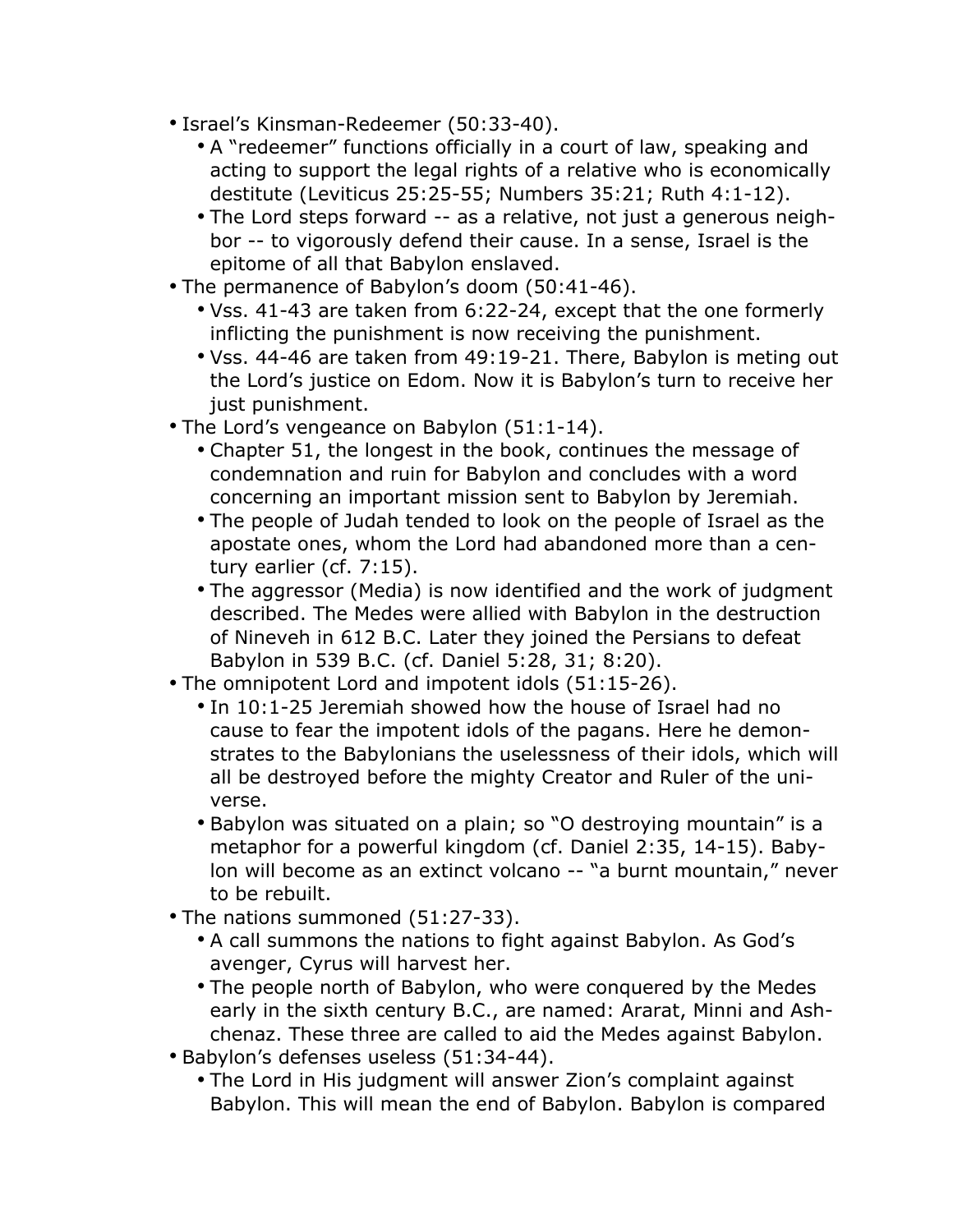to lions' cubs. She will be given a feast, followed not by drunken sleep, but by the perpetual sleep of death.

- Two items Babylon was famous for were the god Bel and the great wall of the city. Bel will be compelled to regurgitate the nations he has swallowed, and the great wall will collapse.
- Warning to Israel to flee Babylon (51:45-48).
	- Again, the Lord's people are warned to flee the doomed city before disaster strikes. They will need faith and courage until Babylon falls.
	- However, they are not to be terrified by the rumors that will be widespread, for each year will have its own rumors of tyrants against tyrants. Heaven and earth will rejoice over Babylon's fall.
- The certainty of Babylon's fall (51:49-53).
	- Retribution will overtake Babylon. The remnant of Israel is ashamed when they think of Jerusalem, for they have been the cause of the temple's having been defiled by strangers.
	- Jeremiah encourages them to think about Jerusalem, not with shame because of her current desecration, but with hope because of her future restoration.
- The completeness of Babylon's destruction (51:54-58).
	- Jeremiah sees the destroyers of Babylon as already present. The enemy overruns the land as tidal waves sweep over a country.
	- When most needed, Babylon's men are made drunk by God's wrath. The slave labor of many nations expended in building the wall will have been for naught.
- The mission of Seraiah (51:59-64).
	- Seraiah apparently is the brother of Baruch, Jeremiah's scribe (32:12). Seraiah's symbolic act was a visual enactment of the fall of Babylon.
	- This passage is an appendix to this prophecy against Babylon that shows how it was taken to Babylon. It is remarkable that at the time Jeremiah was advising submission to that city, he was also foretelling its final overthrow (cf. 28:1, 14).
		- At the same time, Jeremiah is strongly advising King Zedekiah and his cohort nations to submit to Babylonian rule (27:4-11) because the Lord has decreed that Babylon will punish these nations.
		- The reason for Zedekiah's resistance to Jeremiah's call for submission is his ill-advised conviction that submission to Babylon indicates a lack of faith in the Lord.
		- In reality, the opposite is true. Jeremiah's prophecies against Babylon show that the destruction of Jerusalem is not the end of the story. Babylon's destruction primarily is an encourage-